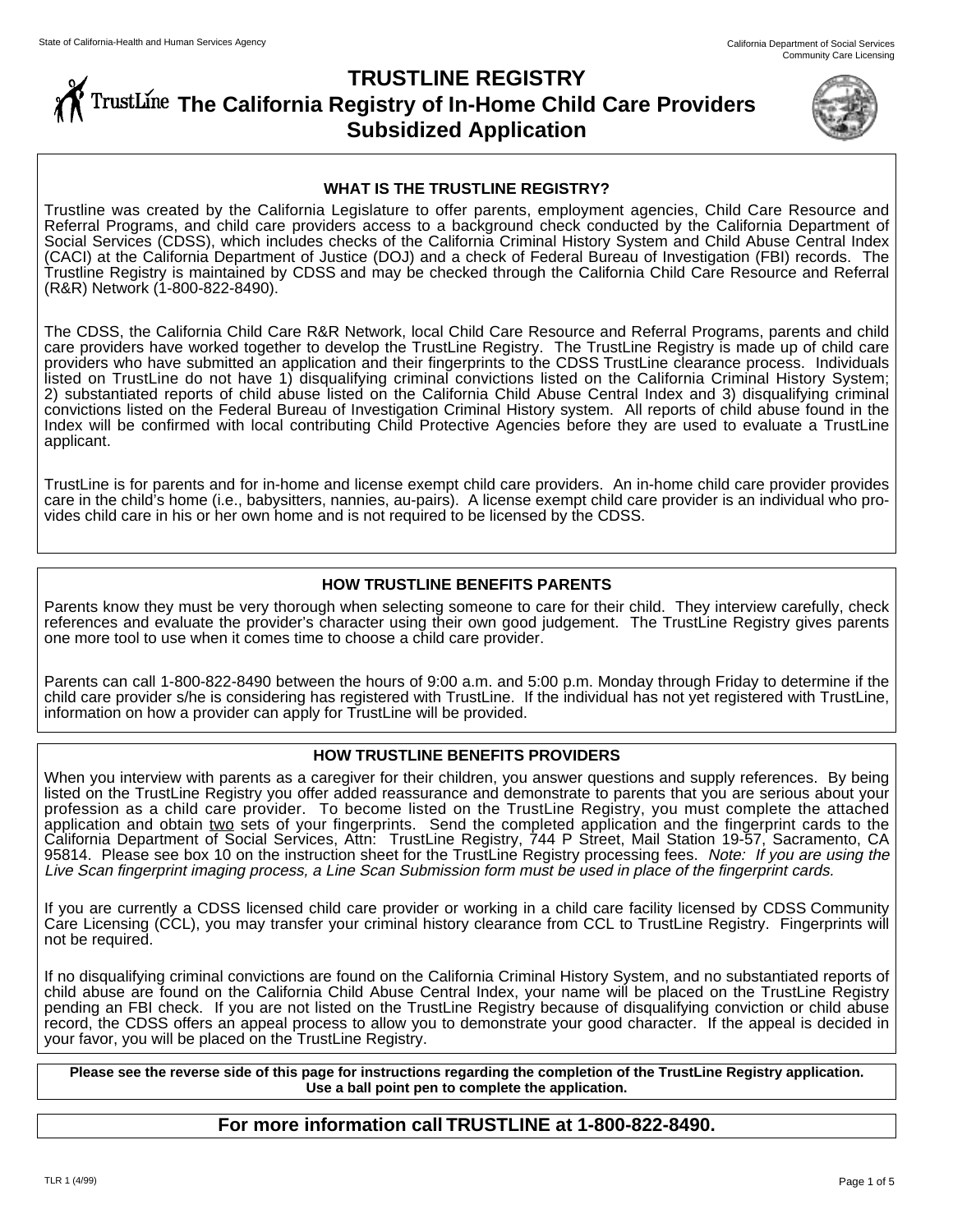## **TRUSTLINE REGISTRY APPLICATION**

## INSTRUCTIONS FOR SUBSIDIZED APPLICANTS

## **NOTE: PRINT ALL INFORMATION EXCEPT SIGNATURE**

- Box 1 Print your full legal name. Do not use nicknames. **On the application and fingerprint card, the printed name and signature must be the same.**
- Box 2 List all other names you have ever used.
- Box 3 Print your full residence address.
- Box 4 Print your full mailing address, if different than residence address. **Once you are registered, failure to notify the TrustLine Registry Program of a change of mailing address within 10 days, will result in your removal from the Registry.**
- Box 5 List your date of birth, sex, height, weight, eye color, and hair color.
- Box 6 a) Print your social security number. **Pursuant to the Federal Privacy Act (P.L. 93-579) and the Information practices Act of 1977 (Civil Code Sections 1798 Et Seq.), notice is given for the request of your Social Security Number (SSN) on this form. The requested SSN is voluntary. However, the TrustLine Registry is required to conduct a criminal record search by Health and Safety Code Sections 1596.603, 1596.871 and 1596.877, and failure to provide the SSN may delay the processing of this form and the criminal record search. Note: Pursuant to Civil code Section 1798.24(e), disclosure may be made to another state or law enforcement agency or governmental entity. No disclosure of personal information will be made unless permitted by the Federal Privacy Act and the California Information Act.**
	- b) Print your identification number (i.e., California Driver's License, California Identification Number, Alien Registration Card Number, or Out-of-State (include the name of the state) Photo Identification Number).
- Box 7 List a day time and evening telephone number.
- Box 8 Are you currently a CDSS licensed child care provider or working in a child care facility licensed by CDSS Community Care Licensing? **Mark Yes or No**. If yes, do you want to transfer your criminal history clearance from Community Care Licensing to the TrustLine Registry? **Mark Yes or No**. If yes, submit the Facility number where you are licensed or currently working. Fingerprints are not required, however a copy of your photo ID must accompany the application.
- Box 9 Read instructions on the front of the application. **Your signature is required.**

#### **OFFICIAL USE ONLY**

- Box 10 Resource & Referral (R&R) or County Welfare Office address.
- Box 11 a) Fill in County and County ID Number.
	- b) Place a check after the program that is funding the child care: CalWORKs Child Care Program Stage 1 or Cal Learn.
	- c) Fill in the family's case number assigned by the County Welfare Department. (Up to nine digits)
	- d) Enter the worker's name, phone number and signature on the lines provided. (If the R&R is completing this section using the TrustLine referral form, the county case worker signature is not required.)

#### Box 12 **RESOURCE & REFERRAL / ALTERNATIVE PAYMENT PROGRAM - Instructions**

- a) Place a check after the program that is funding the child care: Stage 1, Stage 2, Stage 3, CCDBGAPP (Including local FBG) and GFAPP (General Fund APP and Respite).
- b) Complete the county, R&R and APP with appropriate ID numbers including the Community Colleges.
- c) Enter the case number if the Payment Program assigns a case number for tracking purposes.
- d) If a CWD is completing this box, include worker name and phone number and send the documents to the R&R.
- e) The R&R worker will sign the eligibility statement and forward the application to CDSS.

#### FINGERPRINT CARDS

Include two (2) completed fingerprint cards with the application. Please use only the fingerprint cards supplied with this application. Note: If you are using the Live Scan fingerprint imaging process, a Live Scan Submission form must be used in place of the fingerprint cards. Page 2 of 5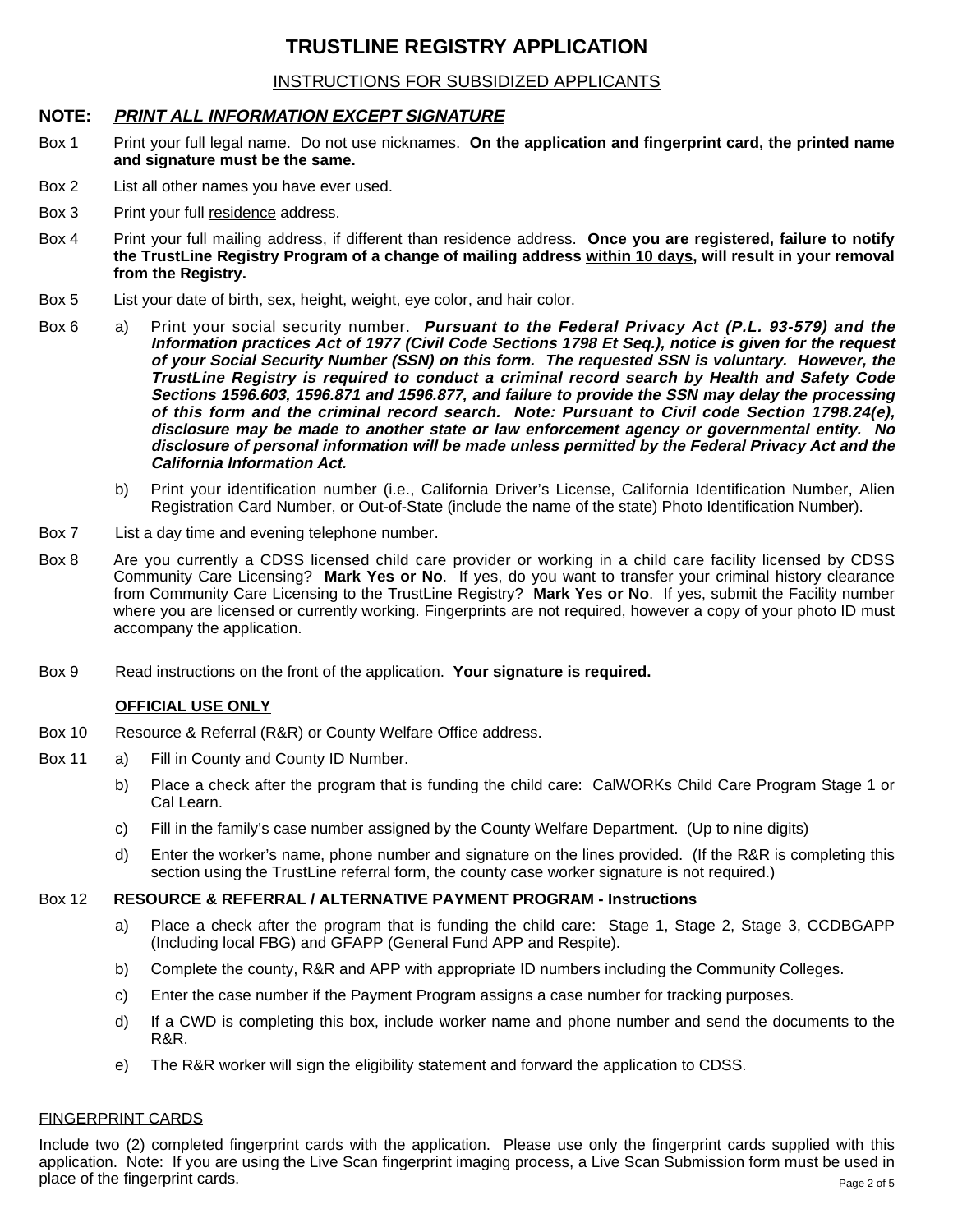## **TRUSTLINE REGISTRY IN-HOME/LICENSE EXEMPT CHILD CARE PROVIDER PROGRAM CALIFORNIA DEPARTMENT OF SOCIAL SERVICES BACKGROUND EXAMINATION APPLICATION**



|                                                                                                                                                                                                                                | (See the back of the cover sheet for further instructions. Use a ball point pen, press firmly and print clearly.)                                                                                                                                                                                                                                                                                                                                                                                                                                                                                                                                                                                                                                                                                                                                                                                                                                                                                                                                                                                                                                                                                                                                                                                                                                                                                                                                                                                                                                                                                                                                                                                                                                                 |                                                                                               |                                                                                                   |                                                                                            |               |           |                                                                                   |  |  |
|--------------------------------------------------------------------------------------------------------------------------------------------------------------------------------------------------------------------------------|-------------------------------------------------------------------------------------------------------------------------------------------------------------------------------------------------------------------------------------------------------------------------------------------------------------------------------------------------------------------------------------------------------------------------------------------------------------------------------------------------------------------------------------------------------------------------------------------------------------------------------------------------------------------------------------------------------------------------------------------------------------------------------------------------------------------------------------------------------------------------------------------------------------------------------------------------------------------------------------------------------------------------------------------------------------------------------------------------------------------------------------------------------------------------------------------------------------------------------------------------------------------------------------------------------------------------------------------------------------------------------------------------------------------------------------------------------------------------------------------------------------------------------------------------------------------------------------------------------------------------------------------------------------------------------------------------------------------------------------------------------------------|-----------------------------------------------------------------------------------------------|---------------------------------------------------------------------------------------------------|--------------------------------------------------------------------------------------------|---------------|-----------|-----------------------------------------------------------------------------------|--|--|
| $\mathbf{1}$ .                                                                                                                                                                                                                 | NAME: LAST                                                                                                                                                                                                                                                                                                                                                                                                                                                                                                                                                                                                                                                                                                                                                                                                                                                                                                                                                                                                                                                                                                                                                                                                                                                                                                                                                                                                                                                                                                                                                                                                                                                                                                                                                        |                                                                                               | <b>FIRST</b>                                                                                      |                                                                                            | <b>MIDDLE</b> |           |                                                                                   |  |  |
| 2.                                                                                                                                                                                                                             | LIST ALL OTHER NAMES YOU HAVE EVER USED, SUCH AS MAIDEN OR ALIASES. (AKAs)                                                                                                                                                                                                                                                                                                                                                                                                                                                                                                                                                                                                                                                                                                                                                                                                                                                                                                                                                                                                                                                                                                                                                                                                                                                                                                                                                                                                                                                                                                                                                                                                                                                                                        |                                                                                               |                                                                                                   |                                                                                            |               |           |                                                                                   |  |  |
| 3.                                                                                                                                                                                                                             | <b>RESIDENCE ADDRESS:</b>                                                                                                                                                                                                                                                                                                                                                                                                                                                                                                                                                                                                                                                                                                                                                                                                                                                                                                                                                                                                                                                                                                                                                                                                                                                                                                                                                                                                                                                                                                                                                                                                                                                                                                                                         | <b>STREET</b>                                                                                 | APT#                                                                                              | <b>CITY</b>                                                                                | <b>STATE</b>  | ZIP CODE  | <b>COUNTY</b>                                                                     |  |  |
| 4.                                                                                                                                                                                                                             | MAILING ADDRESS (IF DIFFERENT):                                                                                                                                                                                                                                                                                                                                                                                                                                                                                                                                                                                                                                                                                                                                                                                                                                                                                                                                                                                                                                                                                                                                                                                                                                                                                                                                                                                                                                                                                                                                                                                                                                                                                                                                   | P.O. BOX/STREET                                                                               | APT#                                                                                              | <b>CITY</b>                                                                                | <b>STATE</b>  | ZIP CODE  | <b>COUNTY</b>                                                                     |  |  |
| 5.                                                                                                                                                                                                                             | DATE OF BIRTH                                                                                                                                                                                                                                                                                                                                                                                                                                                                                                                                                                                                                                                                                                                                                                                                                                                                                                                                                                                                                                                                                                                                                                                                                                                                                                                                                                                                                                                                                                                                                                                                                                                                                                                                                     | <b>SEX</b>                                                                                    | <b>HEIGHT</b>                                                                                     | WEIGHT                                                                                     |               | EYE COLOR | <b>HAIR COLOR</b>                                                                 |  |  |
| 6а.                                                                                                                                                                                                                            |                                                                                                                                                                                                                                                                                                                                                                                                                                                                                                                                                                                                                                                                                                                                                                                                                                                                                                                                                                                                                                                                                                                                                                                                                                                                                                                                                                                                                                                                                                                                                                                                                                                                                                                                                                   | DRIVER'S LIC OR ID# / ALIEN REG/OUT-OF-STATE ID#<br>SOCIAL SECURITY NUMBER (Voluntary)<br>6b. |                                                                                                   |                                                                                            |               |           |                                                                                   |  |  |
| 7.                                                                                                                                                                                                                             | TELEPHONE NUMBERS:<br>DAY:                                                                                                                                                                                                                                                                                                                                                                                                                                                                                                                                                                                                                                                                                                                                                                                                                                                                                                                                                                                                                                                                                                                                                                                                                                                                                                                                                                                                                                                                                                                                                                                                                                                                                                                                        |                                                                                               |                                                                                                   | EVENING:                                                                                   |               |           |                                                                                   |  |  |
| 8.                                                                                                                                                                                                                             | Are you currently licensed as a CDSS child care provider or working in a child care facility licensed by<br><b>CDSS Community Care Licensing?</b><br>Yes<br>No<br>Do you want to transfer your Criminal History Clearance from Community Care Licensing to TrustLine?<br><b>No</b><br>Yes<br>(If yes, fingerprints are not required.) Enter the Facility number. Facility #                                                                                                                                                                                                                                                                                                                                                                                                                                                                                                                                                                                                                                                                                                                                                                                                                                                                                                                                                                                                                                                                                                                                                                                                                                                                                                                                                                                       |                                                                                               |                                                                                                   |                                                                                            |               |           |                                                                                   |  |  |
| 9.                                                                                                                                                                                                                             | By submitting this application to the California Department of Social Services (CDSS), you are consenting to have the CDSS<br>conduct a background examination for criminal convictions, and incidents of child abuse reported to the Child Abuse Central Index<br>(CACI) maintained by the California Department of Justice (DOJ) and the Federal Bureau of Investigation. All reports of child<br>abuse found in the CACI will be confirmed with the local contributing Child Protective Agency before a report is used to evaluate a<br>TrustLine applicant. Upon becoming a registered TrustLine provider, your name will be entered onto the TrustLine Registry that is<br>maintained by the CDSS. Further, your name will be recorded for purposes of subsequent reports of criminal convictions, and<br>reports of child abuse sent to the CACI. Your status on the TrustLine Registry may be checked through the California Child Care<br>Resource and Referral Network (1-800-822-8490) by parents, employment agencies and child care resource and referral agencies<br>relative to the findings of the background examination, as permitted by law.<br>Have you ever been convicted of a criminal offense including entering a plea of Nolo Contendere or No Contest? (You must<br>disclose any conviction which has been dismissed or removed under Penal Code section 1203.4). Have you ever been involved<br>as a suspect in a child abuse investigation? Yes $\Box$ No $\Box$ If your answer is "yes" to either question, mark the "yes" box and<br>attach a detailed statement describing the crime(s) and/or child abuse investigation, the approximate date, location, court, and the<br>sentence, if any. Also, attach any relevant documents. |                                                                                               |                                                                                                   |                                                                                            |               |           |                                                                                   |  |  |
|                                                                                                                                                                                                                                | I understand that any false statements or declarations may result in the denial of my application. Therefore, I declare under<br>penalty of perjury under the laws of the State of California that the information supplied on this application is true and<br>correct. To verify that you have read and understood the above information, your signature is required.                                                                                                                                                                                                                                                                                                                                                                                                                                                                                                                                                                                                                                                                                                                                                                                                                                                                                                                                                                                                                                                                                                                                                                                                                                                                                                                                                                                            |                                                                                               |                                                                                                   |                                                                                            |               |           |                                                                                   |  |  |
|                                                                                                                                                                                                                                | Signature                                                                                                                                                                                                                                                                                                                                                                                                                                                                                                                                                                                                                                                                                                                                                                                                                                                                                                                                                                                                                                                                                                                                                                                                                                                                                                                                                                                                                                                                                                                                                                                                                                                                                                                                                         |                                                                                               |                                                                                                   |                                                                                            | Date          |           |                                                                                   |  |  |
|                                                                                                                                                                                                                                |                                                                                                                                                                                                                                                                                                                                                                                                                                                                                                                                                                                                                                                                                                                                                                                                                                                                                                                                                                                                                                                                                                                                                                                                                                                                                                                                                                                                                                                                                                                                                                                                                                                                                                                                                                   |                                                                                               | Forward this application and two (2) completed fingerprint cards to the address listed in Box 10. |                                                                                            |               |           |                                                                                   |  |  |
| 10.                                                                                                                                                                                                                            |                                                                                                                                                                                                                                                                                                                                                                                                                                                                                                                                                                                                                                                                                                                                                                                                                                                                                                                                                                                                                                                                                                                                                                                                                                                                                                                                                                                                                                                                                                                                                                                                                                                                                                                                                                   |                                                                                               | 11.<br>Worker Phone No:                                                                           | CalWORKs Child Care Program: Stage 1____________ Cal Learn_________<br>County Worker Name: | $P$ RINT      |           | County Welfare Department Stage 1 and Cal Learn ONLY<br><b>SIGNATURE</b><br>Date: |  |  |
|                                                                                                                                                                                                                                | 12.<br>Child Care Resource and Referral/Alternative Payment Program Use Only                                                                                                                                                                                                                                                                                                                                                                                                                                                                                                                                                                                                                                                                                                                                                                                                                                                                                                                                                                                                                                                                                                                                                                                                                                                                                                                                                                                                                                                                                                                                                                                                                                                                                      |                                                                                               |                                                                                                   |                                                                                            |               |           |                                                                                   |  |  |
| Payment Program: Stage 1 _____________ Stage 2 ___________ Stage 3 ___________ CDBGAPP___________ GFAPP__________                                                                                                              |                                                                                                                                                                                                                                                                                                                                                                                                                                                                                                                                                                                                                                                                                                                                                                                                                                                                                                                                                                                                                                                                                                                                                                                                                                                                                                                                                                                                                                                                                                                                                                                                                                                                                                                                                                   |                                                                                               |                                                                                                   |                                                                                            |               |           |                                                                                   |  |  |
| ID#                                                                                                                                                                                                                            |                                                                                                                                                                                                                                                                                                                                                                                                                                                                                                                                                                                                                                                                                                                                                                                                                                                                                                                                                                                                                                                                                                                                                                                                                                                                                                                                                                                                                                                                                                                                                                                                                                                                                                                                                                   |                                                                                               |                                                                                                   |                                                                                            |               |           |                                                                                   |  |  |
| Child Care Resource and Referral Program: example and the contract of the contract of the contract of the contract of the contract of the contract of the contract of the contract of the contract of the contract of the cont |                                                                                                                                                                                                                                                                                                                                                                                                                                                                                                                                                                                                                                                                                                                                                                                                                                                                                                                                                                                                                                                                                                                                                                                                                                                                                                                                                                                                                                                                                                                                                                                                                                                                                                                                                                   |                                                                                               |                                                                                                   |                                                                                            |               |           | ID#                                                                               |  |  |
| Alternative Payment Program (including CWDs w/APP contracts with CDE and Community Colleges): ______________________                                                                                                           |                                                                                                                                                                                                                                                                                                                                                                                                                                                                                                                                                                                                                                                                                                                                                                                                                                                                                                                                                                                                                                                                                                                                                                                                                                                                                                                                                                                                                                                                                                                                                                                                                                                                                                                                                                   |                                                                                               |                                                                                                   |                                                                                            |               |           | ID#                                                                               |  |  |
| Case number(s):                                                                                                                                                                                                                |                                                                                                                                                                                                                                                                                                                                                                                                                                                                                                                                                                                                                                                                                                                                                                                                                                                                                                                                                                                                                                                                                                                                                                                                                                                                                                                                                                                                                                                                                                                                                                                                                                                                                                                                                                   |                                                                                               |                                                                                                   |                                                                                            |               |           |                                                                                   |  |  |
|                                                                                                                                                                                                                                |                                                                                                                                                                                                                                                                                                                                                                                                                                                                                                                                                                                                                                                                                                                                                                                                                                                                                                                                                                                                                                                                                                                                                                                                                                                                                                                                                                                                                                                                                                                                                                                                                                                                                                                                                                   |                                                                                               |                                                                                                   |                                                                                            |               |           |                                                                                   |  |  |
| Eligibility for participation in the subsidized TrustLine Program has been verified by the undersigned R&R staff.                                                                                                              |                                                                                                                                                                                                                                                                                                                                                                                                                                                                                                                                                                                                                                                                                                                                                                                                                                                                                                                                                                                                                                                                                                                                                                                                                                                                                                                                                                                                                                                                                                                                                                                                                                                                                                                                                                   |                                                                                               |                                                                                                   |                                                                                            |               |           |                                                                                   |  |  |
| R&R SIGNATURE<br>R&R NAME (PRINT)<br><b>DATE</b>                                                                                                                                                                               |                                                                                                                                                                                                                                                                                                                                                                                                                                                                                                                                                                                                                                                                                                                                                                                                                                                                                                                                                                                                                                                                                                                                                                                                                                                                                                                                                                                                                                                                                                                                                                                                                                                                                                                                                                   |                                                                                               |                                                                                                   |                                                                                            |               |           |                                                                                   |  |  |

**FOR DEPARTMENT OF SOCIAL SERVICES ONLY**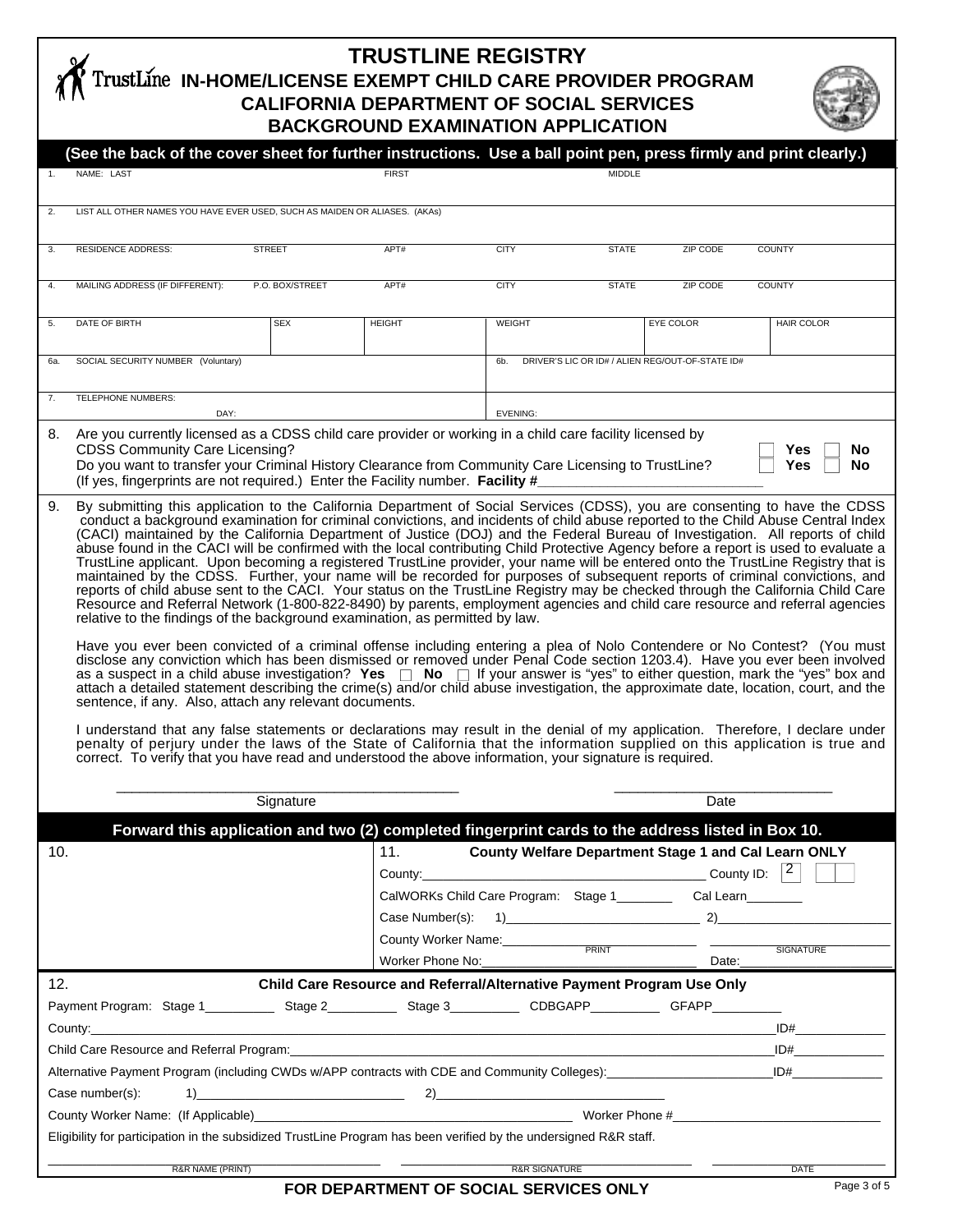## **TRUSTLINE REGISTRY IN-HOME/LICENSE EXEMPT CHILD CARE PROVIDER PROGRAM CALIFORNIA DEPARTMENT OF SOCIAL SERVICES BACKGROUND EXAMINATION APPLICATION**



|                                                                                                                                                                                                                                      | (See the back of the cover sheet for further instructions. Use a ball point pen, press firmly and print clearly.)                                                                                                                                                                                                                                                                                                                                                                                                                                                                                                                                                                                                                                                                                                                                                                                                                                                                                                                                                                                                                                                                                                                                                                                                                                                                                                                                                                                                                                                                                                                                                                                                                                                                                                                                                                                                                                                                                                                                                                                                                           |                 |                     |                                                                     |           |                   |  |  |
|--------------------------------------------------------------------------------------------------------------------------------------------------------------------------------------------------------------------------------------|---------------------------------------------------------------------------------------------------------------------------------------------------------------------------------------------------------------------------------------------------------------------------------------------------------------------------------------------------------------------------------------------------------------------------------------------------------------------------------------------------------------------------------------------------------------------------------------------------------------------------------------------------------------------------------------------------------------------------------------------------------------------------------------------------------------------------------------------------------------------------------------------------------------------------------------------------------------------------------------------------------------------------------------------------------------------------------------------------------------------------------------------------------------------------------------------------------------------------------------------------------------------------------------------------------------------------------------------------------------------------------------------------------------------------------------------------------------------------------------------------------------------------------------------------------------------------------------------------------------------------------------------------------------------------------------------------------------------------------------------------------------------------------------------------------------------------------------------------------------------------------------------------------------------------------------------------------------------------------------------------------------------------------------------------------------------------------------------------------------------------------------------|-----------------|---------------------|---------------------------------------------------------------------|-----------|-------------------|--|--|
| 1.                                                                                                                                                                                                                                   | NAME: LAST                                                                                                                                                                                                                                                                                                                                                                                                                                                                                                                                                                                                                                                                                                                                                                                                                                                                                                                                                                                                                                                                                                                                                                                                                                                                                                                                                                                                                                                                                                                                                                                                                                                                                                                                                                                                                                                                                                                                                                                                                                                                                                                                  |                 | <b>FIRST</b>        | <b>MIDDLE</b>                                                       |           |                   |  |  |
| 2.                                                                                                                                                                                                                                   |                                                                                                                                                                                                                                                                                                                                                                                                                                                                                                                                                                                                                                                                                                                                                                                                                                                                                                                                                                                                                                                                                                                                                                                                                                                                                                                                                                                                                                                                                                                                                                                                                                                                                                                                                                                                                                                                                                                                                                                                                                                                                                                                             |                 |                     |                                                                     |           |                   |  |  |
|                                                                                                                                                                                                                                      | LIST ALL OTHER NAMES YOU HAVE EVER USED, SUCH AS MAIDEN OR ALIASES. (AKAs)                                                                                                                                                                                                                                                                                                                                                                                                                                                                                                                                                                                                                                                                                                                                                                                                                                                                                                                                                                                                                                                                                                                                                                                                                                                                                                                                                                                                                                                                                                                                                                                                                                                                                                                                                                                                                                                                                                                                                                                                                                                                  |                 |                     |                                                                     |           |                   |  |  |
| 3.                                                                                                                                                                                                                                   | <b>RESIDENCE ADDRESS:</b>                                                                                                                                                                                                                                                                                                                                                                                                                                                                                                                                                                                                                                                                                                                                                                                                                                                                                                                                                                                                                                                                                                                                                                                                                                                                                                                                                                                                                                                                                                                                                                                                                                                                                                                                                                                                                                                                                                                                                                                                                                                                                                                   | <b>STREET</b>   | APT#                | <b>CITY</b><br><b>STATE</b>                                         | ZIP CODE  | <b>COUNTY</b>     |  |  |
|                                                                                                                                                                                                                                      |                                                                                                                                                                                                                                                                                                                                                                                                                                                                                                                                                                                                                                                                                                                                                                                                                                                                                                                                                                                                                                                                                                                                                                                                                                                                                                                                                                                                                                                                                                                                                                                                                                                                                                                                                                                                                                                                                                                                                                                                                                                                                                                                             |                 |                     |                                                                     |           |                   |  |  |
| 4.                                                                                                                                                                                                                                   | MAILING ADDRESS (IF DIFFERENT):                                                                                                                                                                                                                                                                                                                                                                                                                                                                                                                                                                                                                                                                                                                                                                                                                                                                                                                                                                                                                                                                                                                                                                                                                                                                                                                                                                                                                                                                                                                                                                                                                                                                                                                                                                                                                                                                                                                                                                                                                                                                                                             | P.O. BOX/STREET | APT#                | <b>CITY</b><br><b>STATE</b>                                         | ZIP CODE  | <b>COUNTY</b>     |  |  |
| 5.                                                                                                                                                                                                                                   | DATE OF BIRTH                                                                                                                                                                                                                                                                                                                                                                                                                                                                                                                                                                                                                                                                                                                                                                                                                                                                                                                                                                                                                                                                                                                                                                                                                                                                                                                                                                                                                                                                                                                                                                                                                                                                                                                                                                                                                                                                                                                                                                                                                                                                                                                               | <b>SEX</b>      | <b>HEIGHT</b>       | WEIGHT                                                              | EYE COLOR | <b>HAIR COLOR</b> |  |  |
|                                                                                                                                                                                                                                      |                                                                                                                                                                                                                                                                                                                                                                                                                                                                                                                                                                                                                                                                                                                                                                                                                                                                                                                                                                                                                                                                                                                                                                                                                                                                                                                                                                                                                                                                                                                                                                                                                                                                                                                                                                                                                                                                                                                                                                                                                                                                                                                                             |                 |                     |                                                                     |           |                   |  |  |
| 6а.                                                                                                                                                                                                                                  | SOCIAL SECURITY NUMBER (Voluntary)                                                                                                                                                                                                                                                                                                                                                                                                                                                                                                                                                                                                                                                                                                                                                                                                                                                                                                                                                                                                                                                                                                                                                                                                                                                                                                                                                                                                                                                                                                                                                                                                                                                                                                                                                                                                                                                                                                                                                                                                                                                                                                          |                 |                     | DRIVER'S LIC OR ID# / ALIEN REG/OUT-OF-STATE ID#<br>6b.             |           |                   |  |  |
| 7.                                                                                                                                                                                                                                   | TELEPHONE NUMBERS:                                                                                                                                                                                                                                                                                                                                                                                                                                                                                                                                                                                                                                                                                                                                                                                                                                                                                                                                                                                                                                                                                                                                                                                                                                                                                                                                                                                                                                                                                                                                                                                                                                                                                                                                                                                                                                                                                                                                                                                                                                                                                                                          |                 |                     |                                                                     |           |                   |  |  |
|                                                                                                                                                                                                                                      | DAY:                                                                                                                                                                                                                                                                                                                                                                                                                                                                                                                                                                                                                                                                                                                                                                                                                                                                                                                                                                                                                                                                                                                                                                                                                                                                                                                                                                                                                                                                                                                                                                                                                                                                                                                                                                                                                                                                                                                                                                                                                                                                                                                                        |                 |                     | EVENING:                                                            |           |                   |  |  |
| 8.                                                                                                                                                                                                                                   | Are you currently licensed as a CDSS child care provider or working in a child care facility licensed by<br><b>CDSS Community Care Licensing?</b><br>Yes<br>No<br>Do you want to transfer your Criminal History Clearance from Community Care Licensing to TrustLine?<br>No<br>Yes<br>(If yes, fingerprints are not required.) Enter the Facility number. Facility #                                                                                                                                                                                                                                                                                                                                                                                                                                                                                                                                                                                                                                                                                                                                                                                                                                                                                                                                                                                                                                                                                                                                                                                                                                                                                                                                                                                                                                                                                                                                                                                                                                                                                                                                                                        |                 |                     |                                                                     |           |                   |  |  |
| 9.                                                                                                                                                                                                                                   | By submitting this application to the California Department of Social Services (CDSS), you are consenting to have the CDSS<br>conduct a background examination for criminal convictions, and incidents of child abuse reported to the Child Abuse Central Index<br>(CACI) maintained by the California Department of Justice (DOJ) and the Federal Bureau of Investigation. All reports of child<br>abuse found in the CACI will be confirmed with the local contributing Child Protective Agency before a report is used to evaluate a<br>TrustLine applicant. Upon becoming a registered TrustLine provider, your name will be entered onto the TrustLine Registry that is<br>maintained by the CDSS. Further, your name will be recorded for purposes of subsequent reports of criminal convictions, and<br>reports of child abuse sent to the CACI. Your status on the TrustLine Registry may be checked through the California Child Care<br>Resource and Referral Network (1-800-822-8490) by parents, employment agencies and child care resource and referral agencies<br>relative to the findings of the background examination, as permitted by law.<br>Have you ever been convicted of a criminal offense including entering a plea of Nolo Contendere or No Contest? (You must<br>disclose any conviction which has been dismissed or removed under Penal Code section 1203.4). Have you ever been involved<br>as a suspect in a child abuse investigation? Yes $\Box$ No $\Box$ If your answer is "yes" to either question, mark the "yes" box and<br>attach a detailed statement describing the crime(s) and/or child abuse investigation, the approximate date, location, court, and the<br>sentence, if any. Also, attach any relevant documents.<br>I understand that any false statements or declarations may result in the denial of my application. Therefore, I declare under<br>penalty of perjury under the laws of the State of California that the information supplied on this application is true and<br>correct. To verify that you have read and understood the above information, your signature is required. |                 |                     |                                                                     |           |                   |  |  |
|                                                                                                                                                                                                                                      |                                                                                                                                                                                                                                                                                                                                                                                                                                                                                                                                                                                                                                                                                                                                                                                                                                                                                                                                                                                                                                                                                                                                                                                                                                                                                                                                                                                                                                                                                                                                                                                                                                                                                                                                                                                                                                                                                                                                                                                                                                                                                                                                             |                 |                     |                                                                     |           |                   |  |  |
|                                                                                                                                                                                                                                      |                                                                                                                                                                                                                                                                                                                                                                                                                                                                                                                                                                                                                                                                                                                                                                                                                                                                                                                                                                                                                                                                                                                                                                                                                                                                                                                                                                                                                                                                                                                                                                                                                                                                                                                                                                                                                                                                                                                                                                                                                                                                                                                                             | Signature       |                     | Date                                                                |           |                   |  |  |
|                                                                                                                                                                                                                                      | <u>Forward this application and two (2) completed fingerprint cards to the address listed in Box 10.</u>                                                                                                                                                                                                                                                                                                                                                                                                                                                                                                                                                                                                                                                                                                                                                                                                                                                                                                                                                                                                                                                                                                                                                                                                                                                                                                                                                                                                                                                                                                                                                                                                                                                                                                                                                                                                                                                                                                                                                                                                                                    |                 |                     |                                                                     |           |                   |  |  |
| 10.                                                                                                                                                                                                                                  |                                                                                                                                                                                                                                                                                                                                                                                                                                                                                                                                                                                                                                                                                                                                                                                                                                                                                                                                                                                                                                                                                                                                                                                                                                                                                                                                                                                                                                                                                                                                                                                                                                                                                                                                                                                                                                                                                                                                                                                                                                                                                                                                             |                 | 11.                 | County Welfare Department Stage 1 and Cal Learn ONLY                |           |                   |  |  |
|                                                                                                                                                                                                                                      |                                                                                                                                                                                                                                                                                                                                                                                                                                                                                                                                                                                                                                                                                                                                                                                                                                                                                                                                                                                                                                                                                                                                                                                                                                                                                                                                                                                                                                                                                                                                                                                                                                                                                                                                                                                                                                                                                                                                                                                                                                                                                                                                             |                 |                     |                                                                     |           |                   |  |  |
|                                                                                                                                                                                                                                      |                                                                                                                                                                                                                                                                                                                                                                                                                                                                                                                                                                                                                                                                                                                                                                                                                                                                                                                                                                                                                                                                                                                                                                                                                                                                                                                                                                                                                                                                                                                                                                                                                                                                                                                                                                                                                                                                                                                                                                                                                                                                                                                                             |                 |                     | CalWORKs Child Care Program: Stage 1____________ Cal Learn_________ |           |                   |  |  |
|                                                                                                                                                                                                                                      |                                                                                                                                                                                                                                                                                                                                                                                                                                                                                                                                                                                                                                                                                                                                                                                                                                                                                                                                                                                                                                                                                                                                                                                                                                                                                                                                                                                                                                                                                                                                                                                                                                                                                                                                                                                                                                                                                                                                                                                                                                                                                                                                             |                 |                     |                                                                     |           |                   |  |  |
|                                                                                                                                                                                                                                      |                                                                                                                                                                                                                                                                                                                                                                                                                                                                                                                                                                                                                                                                                                                                                                                                                                                                                                                                                                                                                                                                                                                                                                                                                                                                                                                                                                                                                                                                                                                                                                                                                                                                                                                                                                                                                                                                                                                                                                                                                                                                                                                                             |                 | County Worker Name: | $P$ RINT                                                            |           | <b>SIGNATURE</b>  |  |  |
|                                                                                                                                                                                                                                      |                                                                                                                                                                                                                                                                                                                                                                                                                                                                                                                                                                                                                                                                                                                                                                                                                                                                                                                                                                                                                                                                                                                                                                                                                                                                                                                                                                                                                                                                                                                                                                                                                                                                                                                                                                                                                                                                                                                                                                                                                                                                                                                                             |                 | Worker Phone No:    |                                                                     | Date:     |                   |  |  |
| 12.<br>Child Care Resource and Referral/Alternative Payment Program Use Only                                                                                                                                                         |                                                                                                                                                                                                                                                                                                                                                                                                                                                                                                                                                                                                                                                                                                                                                                                                                                                                                                                                                                                                                                                                                                                                                                                                                                                                                                                                                                                                                                                                                                                                                                                                                                                                                                                                                                                                                                                                                                                                                                                                                                                                                                                                             |                 |                     |                                                                     |           |                   |  |  |
| Payment Program: Stage 1 ____________ Stage 2 ____________ Stage 3 ___________ CDBGAPP___________ GFAPP________                                                                                                                      |                                                                                                                                                                                                                                                                                                                                                                                                                                                                                                                                                                                                                                                                                                                                                                                                                                                                                                                                                                                                                                                                                                                                                                                                                                                                                                                                                                                                                                                                                                                                                                                                                                                                                                                                                                                                                                                                                                                                                                                                                                                                                                                                             |                 |                     |                                                                     |           |                   |  |  |
| ID#<br>County: the country of the country of the country of the country of the country of the country of the country of the country of the country of the country of the country of the country of the country of the country of the |                                                                                                                                                                                                                                                                                                                                                                                                                                                                                                                                                                                                                                                                                                                                                                                                                                                                                                                                                                                                                                                                                                                                                                                                                                                                                                                                                                                                                                                                                                                                                                                                                                                                                                                                                                                                                                                                                                                                                                                                                                                                                                                                             |                 |                     |                                                                     |           |                   |  |  |
| Child Care Resource and Referral Program: National Contract Contract Contract Contract Contract Contract Contract Contract Contract Contract Contract Contract Contract Contract Contract Contract Contract Contract Contract        |                                                                                                                                                                                                                                                                                                                                                                                                                                                                                                                                                                                                                                                                                                                                                                                                                                                                                                                                                                                                                                                                                                                                                                                                                                                                                                                                                                                                                                                                                                                                                                                                                                                                                                                                                                                                                                                                                                                                                                                                                                                                                                                                             |                 |                     |                                                                     |           | ID#               |  |  |
| Alternative Payment Program (including CWDs w/APP contracts with CDE and Community Colleges): ________________                                                                                                                       |                                                                                                                                                                                                                                                                                                                                                                                                                                                                                                                                                                                                                                                                                                                                                                                                                                                                                                                                                                                                                                                                                                                                                                                                                                                                                                                                                                                                                                                                                                                                                                                                                                                                                                                                                                                                                                                                                                                                                                                                                                                                                                                                             |                 |                     |                                                                     |           |                   |  |  |
| Case number(s):<br>$\sim$ 2) 2) and 2) and 2) and 2) and 2) and 2) and 2) and 2) and 2                                                                                                                                               |                                                                                                                                                                                                                                                                                                                                                                                                                                                                                                                                                                                                                                                                                                                                                                                                                                                                                                                                                                                                                                                                                                                                                                                                                                                                                                                                                                                                                                                                                                                                                                                                                                                                                                                                                                                                                                                                                                                                                                                                                                                                                                                                             |                 |                     |                                                                     |           |                   |  |  |
|                                                                                                                                                                                                                                      |                                                                                                                                                                                                                                                                                                                                                                                                                                                                                                                                                                                                                                                                                                                                                                                                                                                                                                                                                                                                                                                                                                                                                                                                                                                                                                                                                                                                                                                                                                                                                                                                                                                                                                                                                                                                                                                                                                                                                                                                                                                                                                                                             |                 |                     |                                                                     |           |                   |  |  |
| Eligibility for participation in the subsidized TrustLine Program has been verified by the undersigned R&R staff.                                                                                                                    |                                                                                                                                                                                                                                                                                                                                                                                                                                                                                                                                                                                                                                                                                                                                                                                                                                                                                                                                                                                                                                                                                                                                                                                                                                                                                                                                                                                                                                                                                                                                                                                                                                                                                                                                                                                                                                                                                                                                                                                                                                                                                                                                             |                 |                     |                                                                     |           |                   |  |  |
|                                                                                                                                                                                                                                      | <b>R&amp;R NAME (PRINT)</b>                                                                                                                                                                                                                                                                                                                                                                                                                                                                                                                                                                                                                                                                                                                                                                                                                                                                                                                                                                                                                                                                                                                                                                                                                                                                                                                                                                                                                                                                                                                                                                                                                                                                                                                                                                                                                                                                                                                                                                                                                                                                                                                 |                 |                     | <b>R&amp;R SIGNATURE</b>                                            |           | <b>DATE</b>       |  |  |